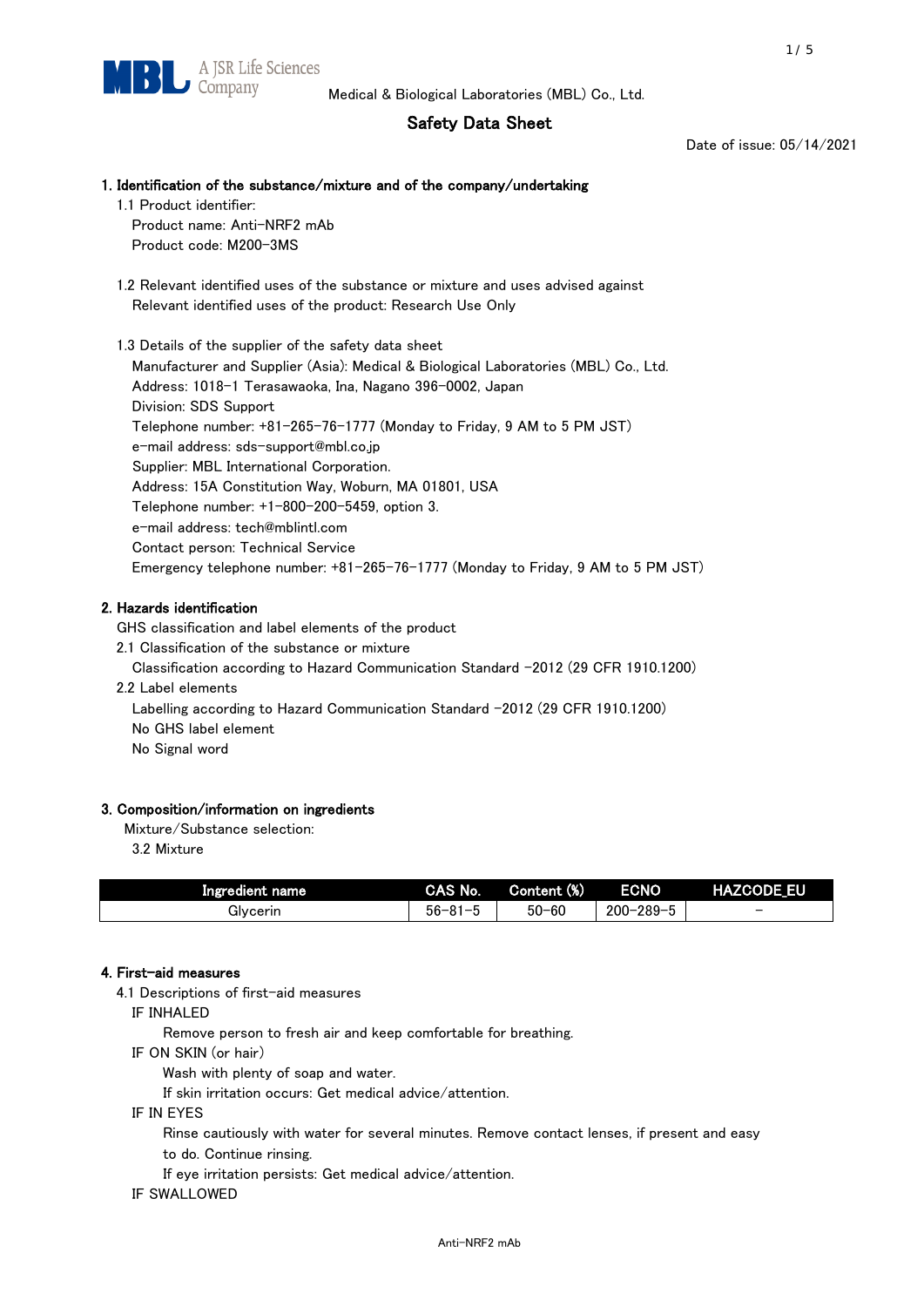Rinse mouth.

## 5. Fire-fighting measures

#### 5.1 Extinguishing media

Suitable extinguishing media

- Use appropriate extinguishing media suitable for surrounding facilities.
- Unsuitable extinguishing media

Unsuitable extinguishing media data is not available.

5.2 Specific hazards arising from the substance or mixture

Specific hazards arising from the substance or mixture is not available.

5.3 Advice for firefighters

Specific fire-fighting measures

Evacuate non-essential personnel to safe area.

#### 6. Accidental release measures

- 6.1 Personnel precautions, protective equipment and emergency procedures Wear proper protective equipment.
- 6.2 Environmental precautions

Prevent spills from entering sewers, watercourses or low areas.

6.3 Methods and materials for containment and cleaning up

- Absorb spill with inert material (dry sand, earth, et al), then place in a chemical waste container.
- 6.4 Reference to other sections

Refer to section 13

## 7. Handling and storage

 7.1 Precautions for safe handling Preventive measures (Safety treatments) Avoid contact with skin. Avoid contact with eyes. Safety measures data is not available. Any incompatibilities data is not available. Advice on general occupational hygiene Do not get in eyes, on skin, or on clothing. Do not eat, drink or smoke when using this product. Wash hands thoroughly after handling. 7.2 Storage Conditions for safe storage Keep container tightly closed.

Keep cool. Protect from sunlight.

Container and packaging materials for safe handling data is not available.

7.3 Specific end use(s)

Research use only.

#### 8. Exposure controls/personal protection

 8.1 Control parameters Adopted value Adopted value in ACGIH is not available. OSHA-PEL (Glycerin)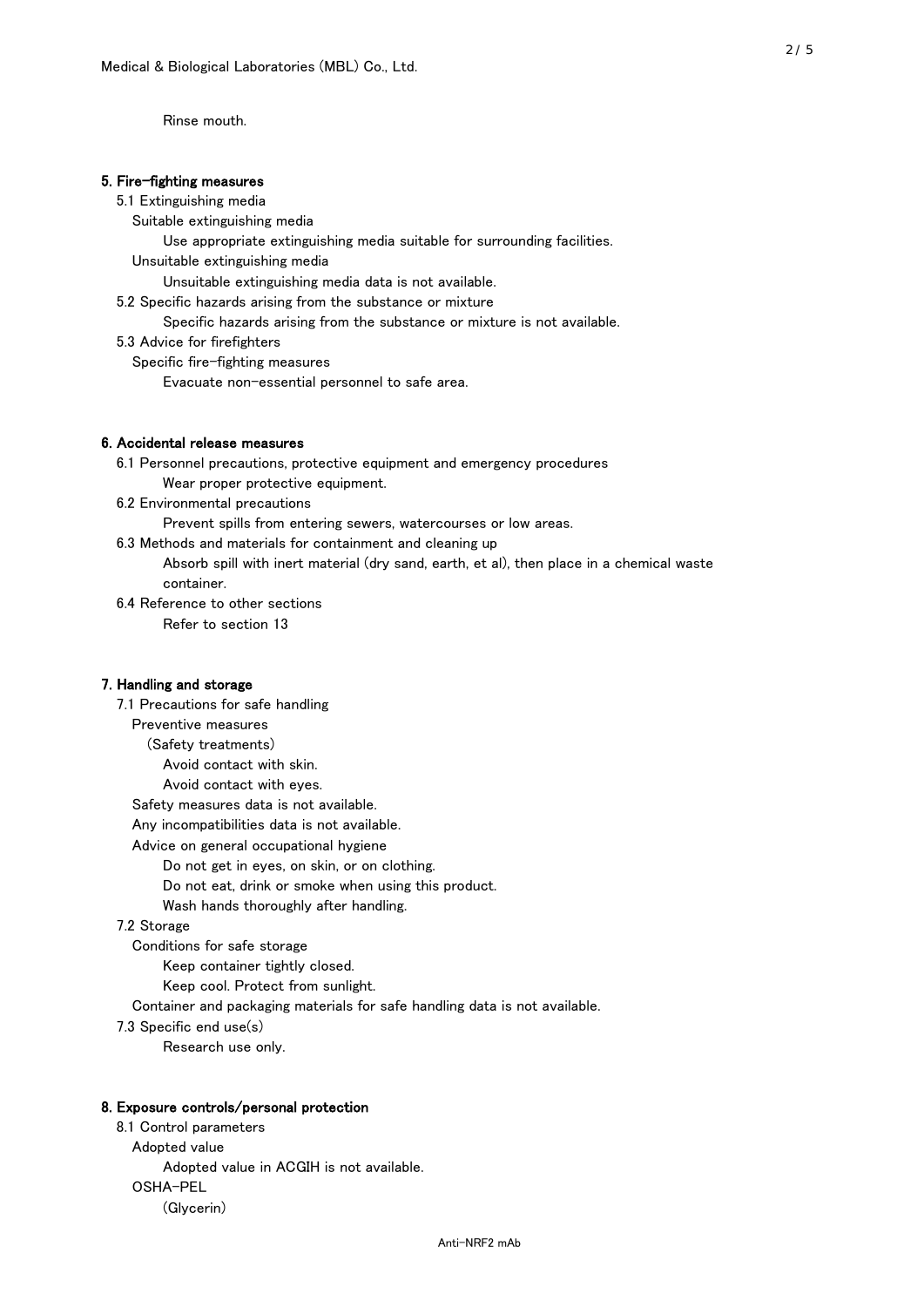TWA: 15mg/m3 (Total dust) TWA: 5mg/m3 (Respirable fraction) NIOSH-REL (Glycerin) See Appendix D 8.2 Exposure controls Appropriate engineering controls Do not use in areas without adequate ventilation. Washing facilities should be available. Individual protection measures Hand protection Wear protective gloves. Eye protection Wear eye/face protection. Skin and body protection Wear protective clothing.

## 9. Physical and Chemical Properties

 9.1 Information on basic physical and chemical properties Physical state: Liquid Color: Colorless Odor data is not available. Melting point/Freezing point data is not available. Boiling point or initial boiling point data is not available. Flammability (gases, liquids and solids) data is not available. Lower and upper explosion limit/flammability limit data is not available. Flash point data is not available. Auto-ignition temperature data is not available. Decomposition temperature data is not available. pH: Neutral Kinematic viscosity data is not available. Solubility: Water solubility: miscible Solubility in solvent data is not available. n-Octanol/water partition coefficient data is not available. Vapor pressure data is not available. Density and/or relative density data is not available. Oxidising properties data is not available. No Particle characteristics data is not available. 9.2 Other information Other information is not available. 10. Stability and Reactivity 10.1 Reactivity Reactivity data is not available. 10.2 Chemical stability Stable under normal storage/handling conditions. 10.3 Possibility of hazardous reactions

Possibility of hazardous reactions data is not available.

## 10.4 Conditions to avoid

Conditions to avoid data is not available.

#### 10.5 Incompatible materials

Incompatible materials data is not available.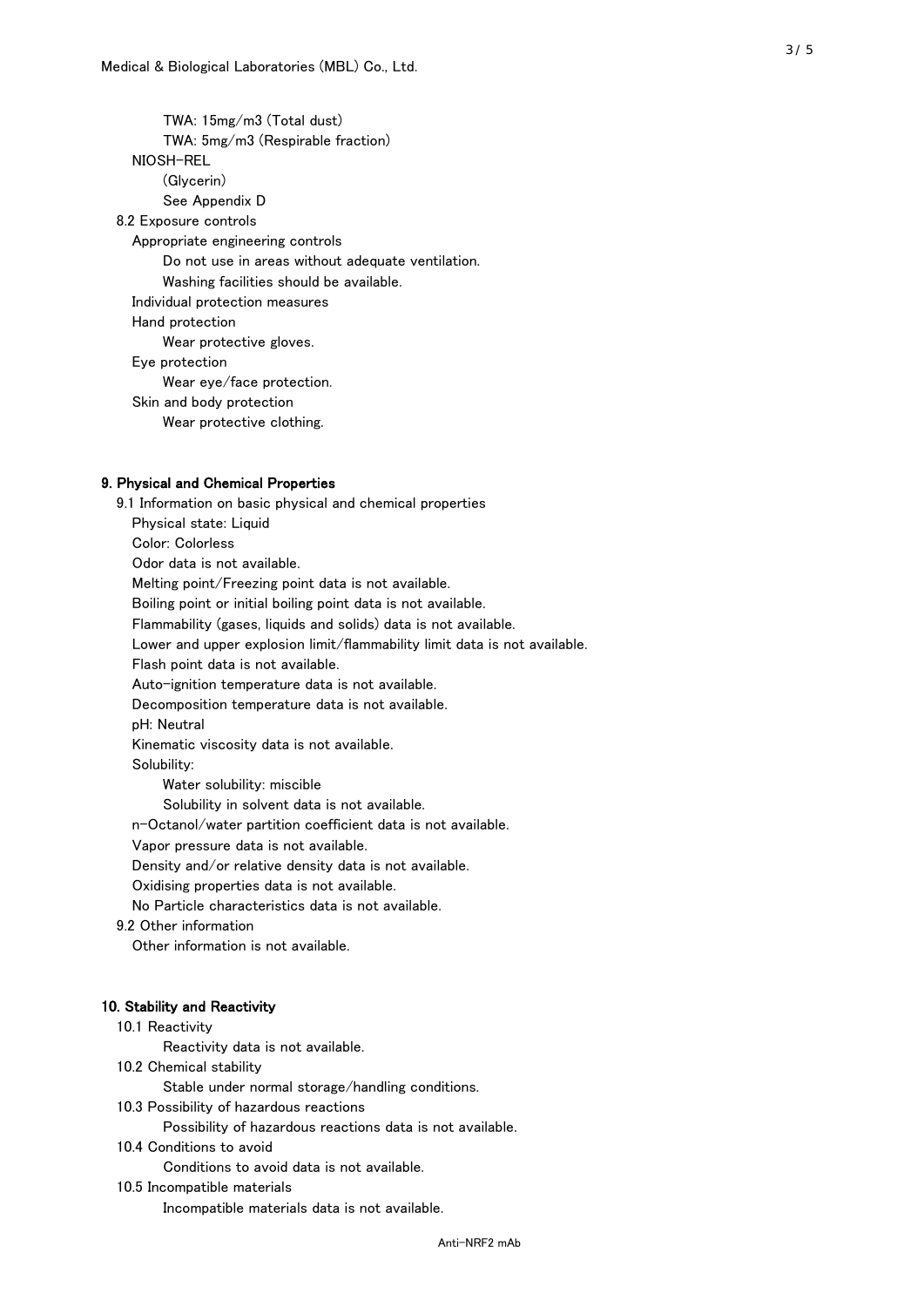10.6 Hazardous decomposition products Hazardous decomposition products data is not available.

## 11. Toxicological Information

 11.1 Information on toxicological effects Acute toxicity data is not available. Irritant properties Skin corrosion/irritation data is not available. Serious eye damage/irritation data is not available. Allergenic and sensitizing effects data is not available. Mutagenic effects data is not available. Carcinogenic effects data is not available. Teratogenic effects data is not available. Reproductive toxicity data is not available. STOT

STOT-single exposure data is not available.

STOT-repeated exposure data is not available.

Aspiration hazard data is not available.

#### 12. Ecological Information

12.1 Ecotoxicity

Ecotoxicity data is not available.

Water solubility

(Glycerin)

miscible (ICSC, 2006)

12.2 Persistence and degradability

Persistence and degradability data is not available.

12.3 Bioaccumulative potential

(Glycerin)

log Pow=-1.76 (ICSC, 2006)

12.4 Mobility in soil

Mobility in soil data is not available.

12.7 Other adverse effects

Ozone depleting chemical data is not available.

#### 13. Disposal considerations

 Description of waste residues and information on their safe handling and methods of disposal, including the disposal of any contaminated packaging

13.1 Waste treatment methods

Dispose of contents/container in accordance with local/national regulation.

Contaminated packing

Dispose of container after using the contents completely.

## 14. Transport Information

 UN No., UN CLASS 14.1 UN No. or ID No.: Not applicable Not applicable to IMDG Code Not applicable to IATA Dangerous Goods Regulations

 14.5 Environmental hazards MARPOL Annex III - Prevention of pollution by harmful substances Marine pollutants (yes/no): no